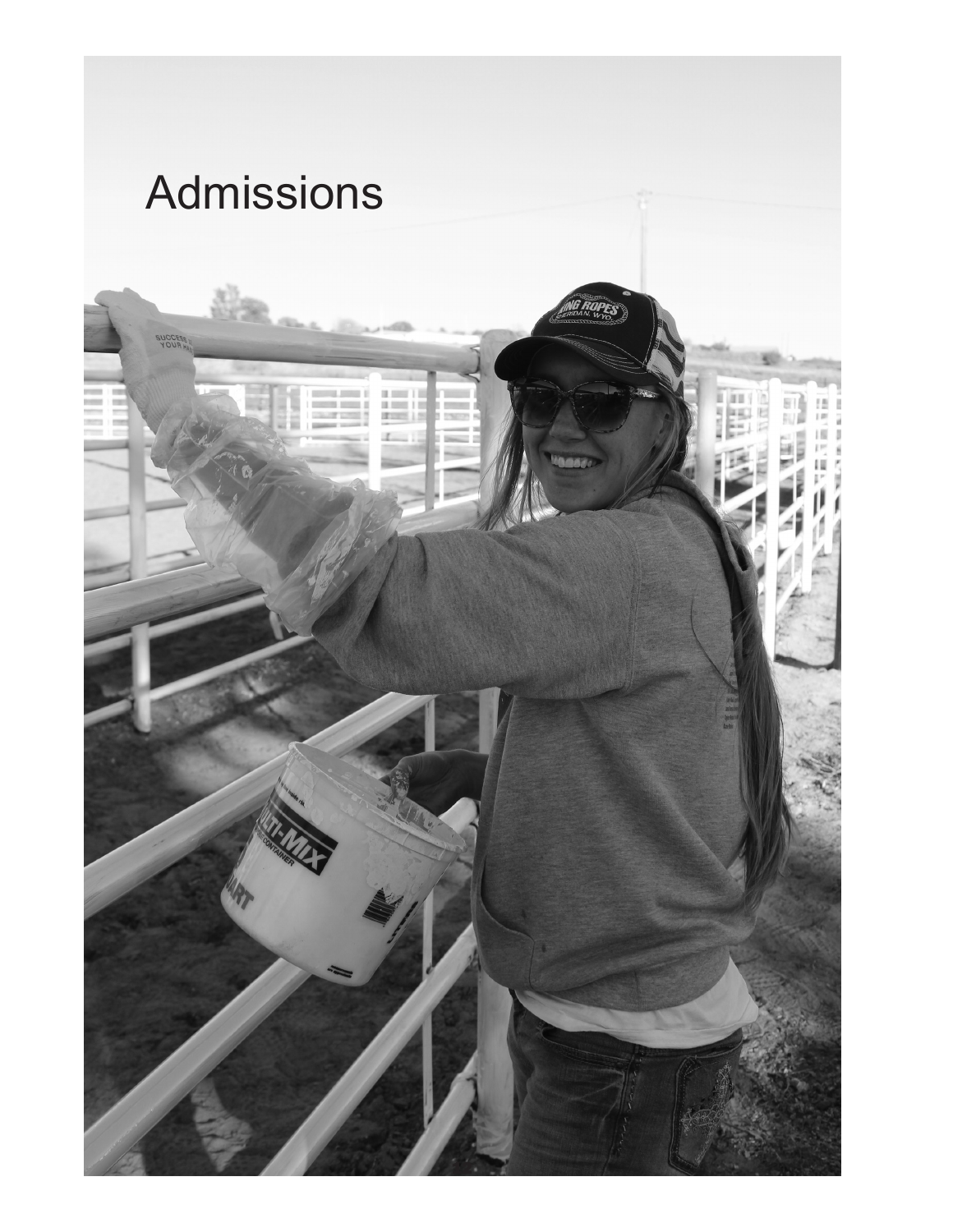#### Admissions

All correspondence regarding admissions and other information should be addressed to:

> Admissions Office Eastern Wyoming College 3200 West C Street Torrington, WY 82240 or call 307.532.8230 or 866.327.8996

### Admissions Policies

Eastern Wyoming College is open to all students who meet the admission policies without regard to race, color, national origin, marital status, sexual orientation, sex, religion, political belief, veteran status, age, or disability.

Eastern Wyoming College will admit any high school graduate or anyone who, in the judgment of the College, can benefit from one of its programs. Enrollment in academic areas for degree purposes is normally limited to those with a high school diploma or the equivalent. Individuals without a high school diploma or equivalent who are mature enough to benefit will be accepted on a provisional basis and assisted in selecting an appropriate program. For Financial Aid eligibility requirements, please see the Financial Aid section.

It is strongly recommended that applicants provide the Admissions Office with an official transcript of their secondary school record, high school equivalency certificate, and/or transcripts from colleges previously attended. These credentials are important for purposes of applying for scholarships, academic advisement, and efficient transfer of credit hours from previously attended institutions.

#### Entrance Placement Testing

Prospective students must have an appropriate ACT score or take placement exams prior to registration and enrollment to aid in proper class placement and maximize academic success. Placement tests are administered in the Center for Testing and Career Services for a \$20 initial fee. Students with appropriate ACT scores (MATH – 21 or above; English – 18 or above; Reading – 21 or above) may not need to take the placement exam.

#### English Placement Exam

Students wishing to enroll in English 0620, 0630, 0640, 1010 must have an appropriate ACT English score or must take a placement test which will determine the appropriate course for their indicated level of proficiency. The placement system is designed to work in the student's best interest so he/she does not enroll in a course that is too advanced or too basic.

#### Mathematics Placement Exam

Students who wish to enroll in any mathematics course or in certain chemistry, computer science, business, or physics courses must either show prior college credit in mathematics or have an appropriate ACT math score or must take a placement examination to meet a prerequisite. Those wishing to take their first mathematics course at Eastern Wyoming College must also take the placement exam to determine the appropriate course for her/his indicated level of proficiency. The exam is designed to place students in a course that is neither above nor below their abilities. Students who question their placement score will be allowed one retest. Exam results are valid for one year, so it is best that a mathematics class be taken within that year to avoid having to retake the test.

#### Reading Placement Exam

Students must take a reading test to determine vocabulary and reading comprehension levels. It is important for all college students to possess or acquire the reading skills relevant to their program of study. The reading requirement applies to students seeking degrees or certificates, or students enrolled in 12 or more hours whose ACT or placement scores indicate the necessity for a reading course. If the ACT score or placement exam indicates a reading course is necessary, the student must successfully complete a reading course with a grade of "C" or better to satisfy the reading requirement. The course must be taken within the first two semesters of enrollment at EWC.

Please refer to the following course placement guide for additional information: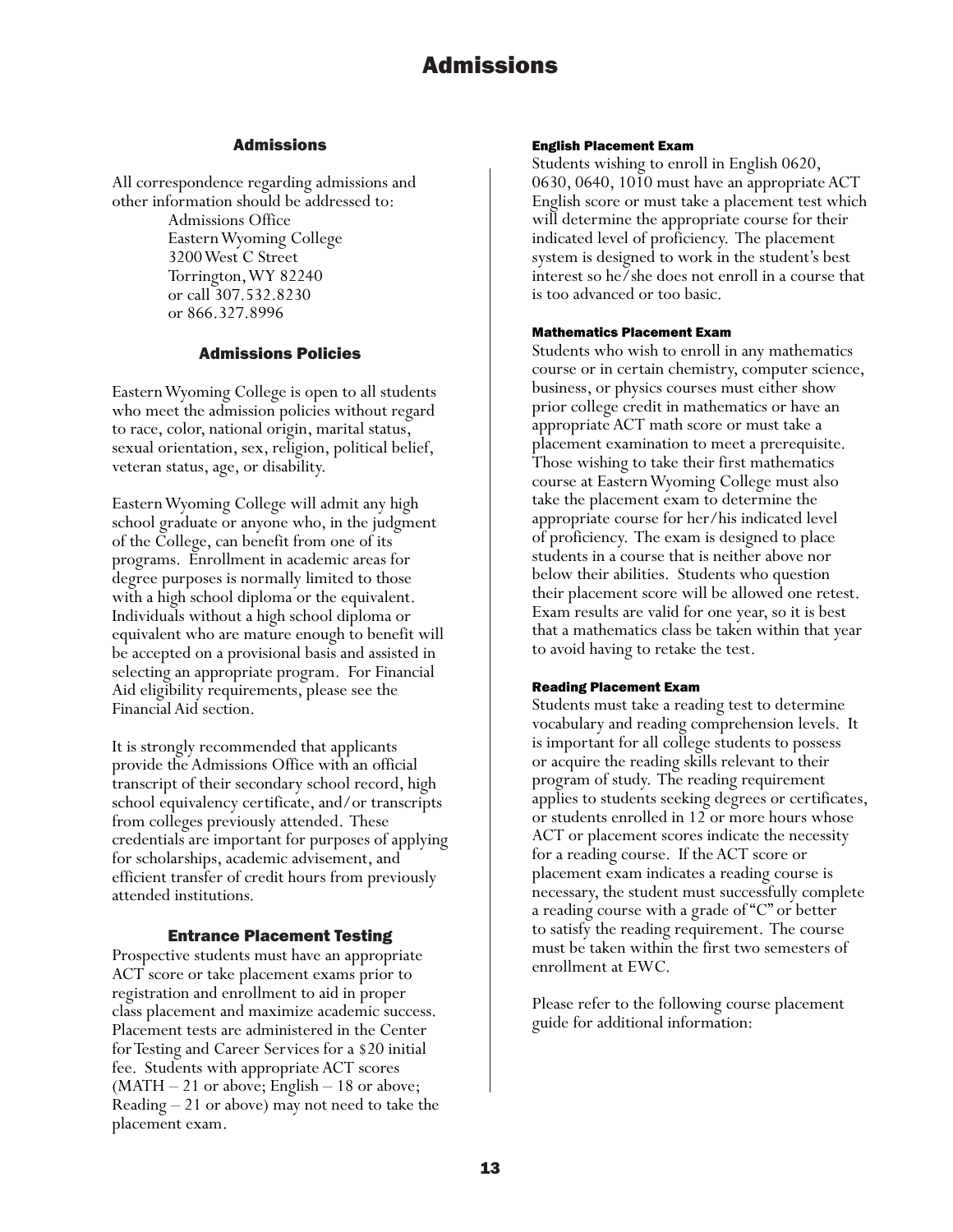## INTERPRETING YOUR PLACEMENT SCORES ACCUPLACER and ACT Course Placement Guide 2016-2017

*Locate your ACT or ACCUPLACER score in the chart below. The course or courses you are eligible to enroll in are listed at the far right in the corresponding Placement Level column. Your advisor can help you select the appropriate class.* 

| <b>MATH</b>               |                                                            |                                                                                                                                                                                                                                                        |  |
|---------------------------|------------------------------------------------------------|--------------------------------------------------------------------------------------------------------------------------------------------------------------------------------------------------------------------------------------------------------|--|
| <b>ACT</b><br><b>MATH</b> | or ACCUPLACER                                              | <b>Placement Level</b>                                                                                                                                                                                                                                 |  |
| $0 - 13$                  | Arithmetic 0-34                                            | <b>MATH Placement 1</b><br>Referral to Adult Education department to work on mathematical skills.<br>You will be eligible to enroll in MATH O903 Bridge Math once your<br>ACCUPLACER score improves enough to meet the course entrance<br>requirements |  |
| $14 - 18$                 | Arithmetic 35-80                                           | <b>MATH Placement 2</b><br>MATH 0903 Pre-Algebra Arithmetic                                                                                                                                                                                            |  |
| $19 - 20$                 | Arithmetic 81-120<br>or<br>Elementary Algebra<br>$40 - 54$ | <b>MATH Placement 3</b><br>MATH 0920 Elementary Algebra<br>MATH 1515 Applied Technical Mathematics<br><b>BADM 1005 Business Mathematics</b>                                                                                                            |  |
| 21                        | Elementary Algebra<br>$55 - 84$                            | <b>MATH Placement 4</b><br>MATH 0930 Intermediate Algebra<br>MATH 1000 Problem Solving<br>VTTK 1751 Pharmaceutical Calculations                                                                                                                        |  |
| 23                        | College Level<br>Mathematics<br>$0 - 62$                   | <b>MATH Placement 5</b><br>MATH 1100 Math for Elementary Teachers I (ACT 21)<br>MATH 1400 Pre-Calculus Algebra<br>MATH 1450 Algebra & Trigonometry                                                                                                     |  |
| 25                        | College Level<br>Mathematics<br>63-102                     | <b>MATH Placement 6</b><br>MATH 1405 Pre-Calculus Trigonometry                                                                                                                                                                                         |  |
| 26                        | College Level<br>Mathematics<br>63-102                     | <b>MATH Placement 7</b><br>MATH 2350 Business Calculus                                                                                                                                                                                                 |  |
| 27                        | College Level<br>Mathematics<br>103-120                    | <b>MATH Placement 8</b><br>MATH 2200 Calculus I                                                                                                                                                                                                        |  |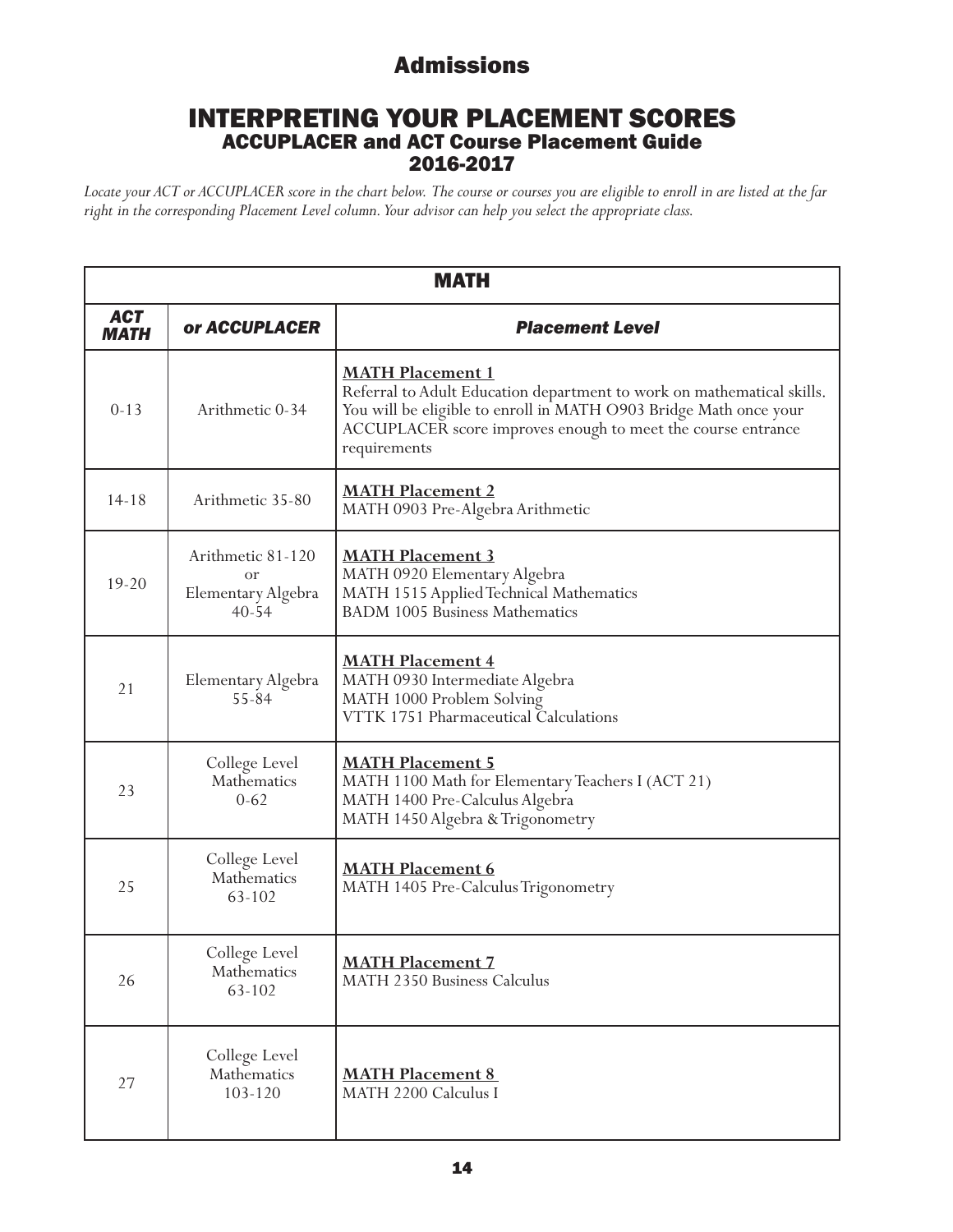## INTERPRETING YOUR PLACEMENT SCORES ACCUPLACER and ACT Course Placement Guide 2016-2017

*Locate your ACT or ACCUPLACER score in the chart below. The course or courses you are eligible to enroll in are listed at the far right in the corresponding Placement Level column. Your advisor can help you select the appropriate class.* 

| <b>ENGLISH</b>               |                                         |                                                                                                                                                                                                                                                                    |  |  |
|------------------------------|-----------------------------------------|--------------------------------------------------------------------------------------------------------------------------------------------------------------------------------------------------------------------------------------------------------------------|--|--|
| <b>ACT</b><br><b>ENGLISH</b> | or ACCUPLACER<br><b>Sentence Skills</b> | <b>Placement Level</b>                                                                                                                                                                                                                                             |  |  |
| $0-10$                       | $0 - 30$                                | <b>ENGLISH Placement 1</b><br>ENGL 0620 Foundations of Grammar                                                                                                                                                                                                     |  |  |
| $11 - 14$                    | $31 - 55$                               | <b>ENGLISH Placement 2</b><br>ENGL 0630 Grammar & Writing Improvement                                                                                                                                                                                              |  |  |
| $15 - 17$                    | 56-86                                   | <b>ENGLISH Placement 3</b><br>ENGL 0640 Writing Skills<br>TECH 1005 Applied Technical Writing                                                                                                                                                                      |  |  |
| 18                           | 87-120                                  | <b>ENGLISH Placement 4</b><br>ENGL 1010 English I: Composition                                                                                                                                                                                                     |  |  |
|                              |                                         |                                                                                                                                                                                                                                                                    |  |  |
|                              |                                         | <b>READING</b>                                                                                                                                                                                                                                                     |  |  |
| <b>ACT</b><br><b>Reading</b> | or ACCUPLACER                           | <b>Placement Level</b>                                                                                                                                                                                                                                             |  |  |
| $0 - 8$                      | $0 - 25$                                | <b>READING Placement 1</b><br>Referral to Adult Education (AE) department to work on your<br>reading skills. You will be eligible to enroll in HMDV 0500 Bridge<br>Reading once your ACCUPLACER score improves enough to meet<br>the course entrance requirements. |  |  |
| $9 - 20$                     | $26 - 75$                               | <b>READING Placement 2</b><br>HMDV 0500 Bridge Reading                                                                                                                                                                                                             |  |  |
| 21                           | 76-120                                  | <b>READING Placement 3</b><br>No reading improvement required                                                                                                                                                                                                      |  |  |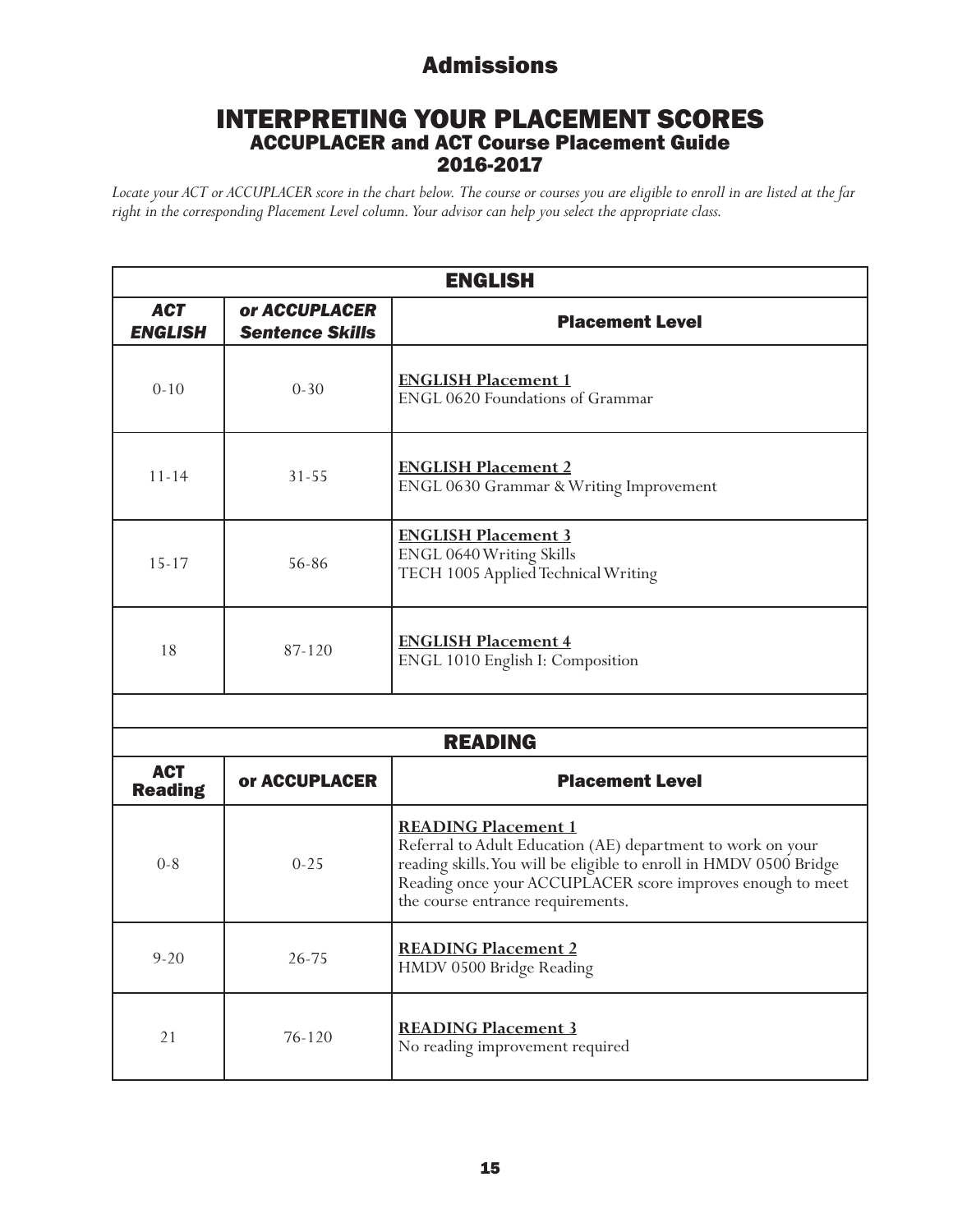## Veterinary Technology Placement Guide

## Automatic Placement in Vet Tech Program

| ACT: Math    | 21 or above |
|--------------|-------------|
| ACT: Writing | 18 or above |
| . HOAE .     | 50 or above |

Or

| <b>ACCUPLACER: Elementary</b><br>Algebra | 55 or above |
|------------------------------------------|-------------|
| ACCUPLACER: English                      | 56 or above |
| ACCUPLACER: Reading                      | 76 or above |
| I HOAE.                                  | 50 or above |

Students with scores falling below the above categories will be considered on an individual basis by the veterinary technology staff, which may include an interview.

It is preferred that students takes the HOAE exam at Eastern Wyoming College. However, arrangements may be made for off-site testing on an individual basis. For more information about the HOAE, contact the Center for Testing and Career Services at (307) 532.8288.

(HOAE -- Health Occupations Aptitude Exam)

## Admission Procedures

- I. New Applicants Who Have Not Attended Eastern Wyoming College:
- 1. Secure application materials from the Admissions Office or the EWC website.
- 2. Complete all the application materials and return to the Admissions Office. Applicants are encouraged to apply at least one month prior to the planned date of registering for classes. New applications are not accepted after the Friday before the start of the semester.
- 3. Request a 6-7 semester high school transcript or High School Equivalency transcript be sent directly to the Admissions Office or send a final transcript following high school graduation.
- 4. All applicants to Eastern Wyoming College are strongly encouraged, but not required, to submit results of the American College Test (ACT). Results are used only for academic advisement, career planning, and scholarship eligibility and are not used as admissions criteria.
- 5. Applicants who are accepted will be notified as soon as their credentials are processed.

### II. Transfer Applicants Who Have Not Previously Attended Eastern Wyoming College:

- 1. Transfer students will follow the procedures outlined above and include an official transcript from each college previously attended. EWC accepts courses and credits from other colleges that have been approved by one of the six United States Regional Accrediting Associations. Credit hours with grades of "C" or better from an accredited institution will be transferred.
- 2. Transfer students who are on Academic Probation or whose status is Academic Dismissal at the institution of their last attendance, will be placed on Academic Probation for the semester in which they are admitted. Admission for the succeeding term requires a grade point average of 2.00 or above on all work taken during the probationary period.
- 3. Students wishing credit for courses taken at an institution not accredited by one of the six United States Regional Accrediting Associations must take and successfully pass a departmental examination before credit can be awarded.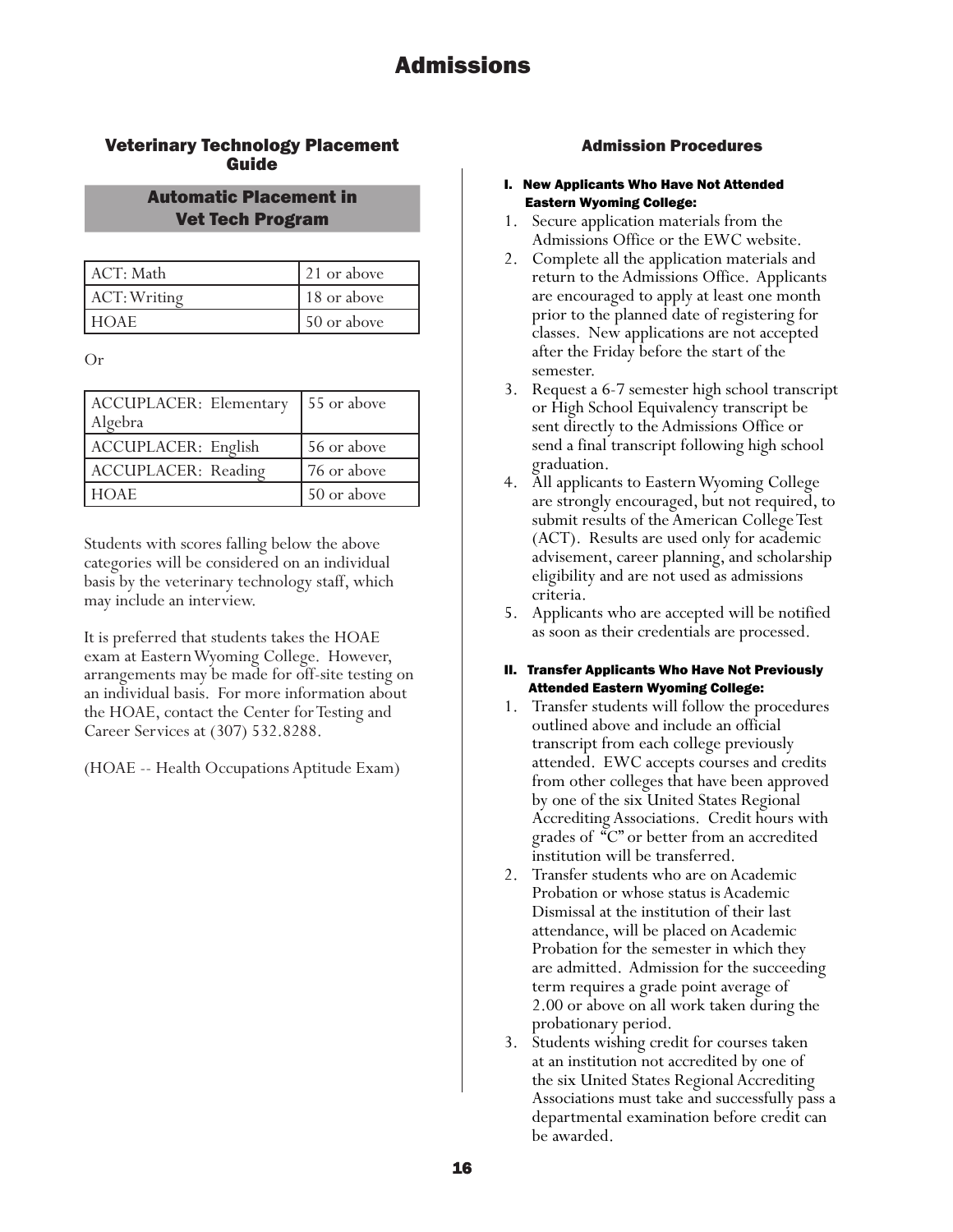4. A total of three hours of religion may be transferred from an accredited institution to apply towards the social and cultural awareness requirement for graduation. Additional hours in religion from an accredited institution will be evaluated for use as elective credit.

#### III. Readmission of Former Students:

- 1. Former students of the College who are in good standing and who have not attended another college/university are eligible to return without special application. It is recommended that such students notify EWC at least two weeks before the opening of the term in which they expect to return so that their file may be activated for registration purposes.
- 2. Former EWC students who have attended another college/university since their last attendance (at EWC) are considered transfer students for admission purposes. The Admissions Office may require completion of a new Application for Admission, if deemed necessary.

#### IV. Special Admissions:

- 1. Eastern Wyoming College will provisionally admit individuals who, in the judgment of the College, can benefit from one of the College programs or courses.
- 2. The individual must have written approval from the Vice President for Academic Services.
- 3. Special Admissions students must meet the same assessment/placement test criteria for math, English, and reading as required of EWC college students.

### V. International Students:

Eastern Wyoming College is authorized under federal law to enroll non-immigrant students.

1. Applicants must meet English proficiency and financial support requirements. International students whose native language is other than English must furnish scores on the Test of English as a Foreign Language (TOEFL). A paper-based TOEFL score of 500 or a computer-based TOEFL score of 173 or an Internet-based TOEFL score of 61 is required for acceptance. Also required is completion of all sections of the Confidential Financial Statement form (available from the Admissions Office) including Statement

of Guarantor and Bank Verification. For additional information regarding the admission of international students, contact the EWC Vice President for Student Services at 307.532.8257.

#### VI. Military Credit:

1. Eastern Wyoming College evaluates military services schools and occupational credit using the American Council on Education's Guide to the Evaluation of Educational Experiences in the Armed Services.

Eastern Wyoming College is a member of the Servicemembers Opportunity Colleges (SOC) Consortium. SOC, established in 1972, consists of national higher education associations and approximately 1,900 institutional members. SOC Consortium institutional members subscribe to principles and criteria to ensure that quality academic programs are available to military students including those on active duty, Coast Guard personnel, reservists, members of the National Guard, family members, civilian employees of the Department of Defense, and veterans of all Services. As a SOC Consortium member, EWC ensures servicemembers and their family members share in appropriately accredited postsecondary educational opportunities available to other citizens. Flexibility of programs and procedures particularly in admissions, counseling, credit transfer, course articulations, recognition of nontraditional learning experiences, scheduling, course format, and residency requirements are provided to enhance access of military students and their family members to higher education programs.

#### VII. Senior Citizens:

1. The College will admit all persons who are residents of the State of Wyoming, and 60 years of age or older, to enroll without tuition charges in any **credit** courses offered by Eastern Wyoming College. Seniors are expected to pay for fees, books, and materials for each class in which they enroll.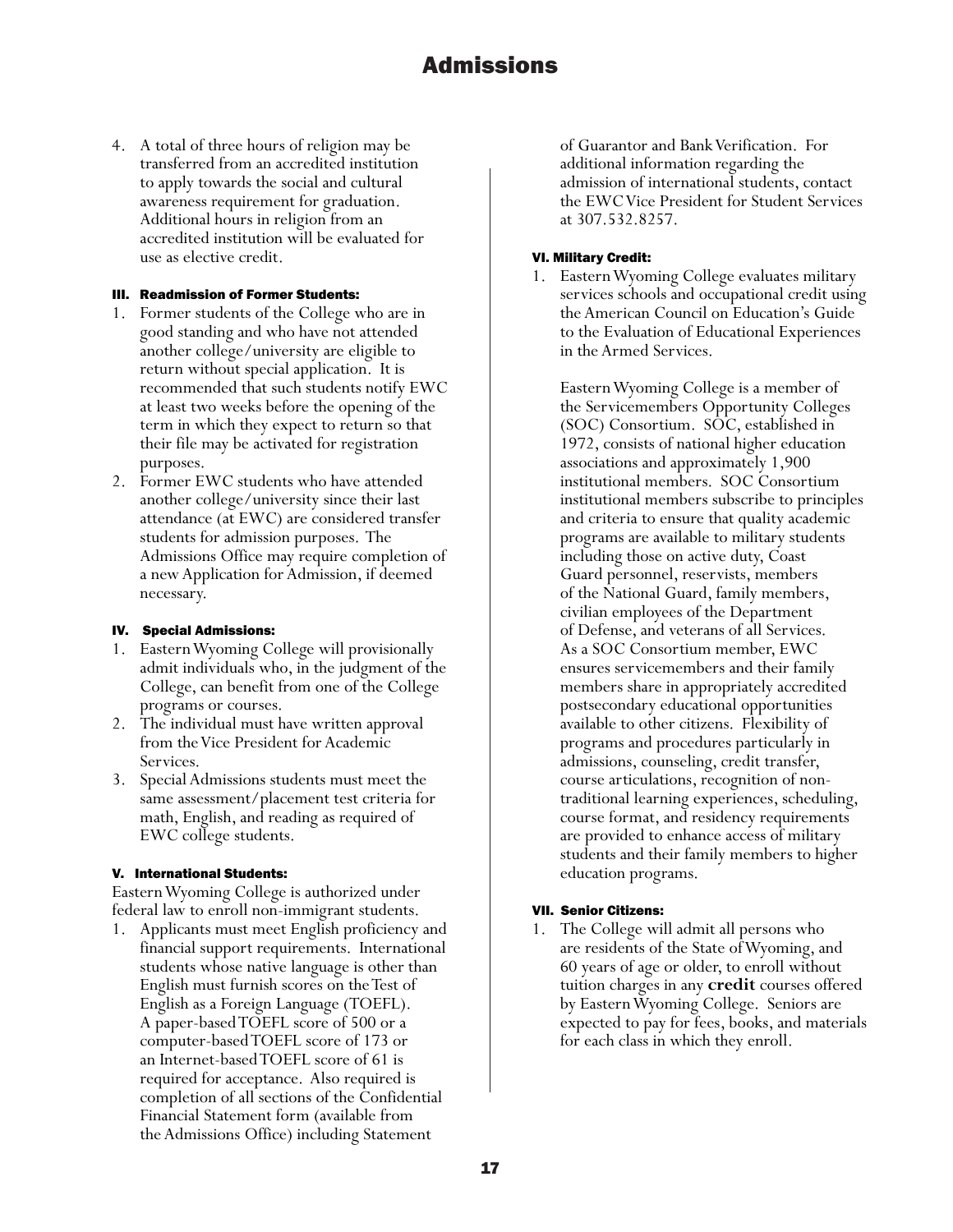## Activity & Use/Technology Fees (Torrington/Douglas Campuses)

In addition to tuition costs each student will be charged an Activity and Use/Technology Fee of \$28 per credit hour up to and including 16 credit hours for a maximum charge of \$448 per semester.

#### **Student Support**

\$5 (Supports scholarship funds)

#### **Student Activities**

\$6 (Admission to sporting, fine arts, recreational, and leisure activities for all Torrington and Douglas campus students)

#### Instructional Support

\$9 (Supports general educational costs)

#### Technology Fee

- \$8 (Support and upgrade technology infrastructure)
- \$28 Total Torrington/Douglas Campus Fees per Credit Hour

## Activity & Use/Technology Fees (Outreach - Chugwater, Glendo, Glenrock, Hulett, Lusk, Moorcroft, Newcastle, Sundance, Wheatland, and Upton)

The Outreach Activity and Use/Technology Fee of \$16 is charged on every registered credit up to and including 16 credit hours for a maximum charge of \$256 per semester.

#### Outreach Use Fees per Credit Hour

\$8 (Supports general educational costs, scholarships, and activities at the Outreach Centers that generate the fees)

#### Technology Fee

- \$8 (Support and upgrade technology infrastructure)
- \$16 Total Outreach Fees per Credit Hour

#### Special Charges

- **1.** Placement Test Fee (per session)..... \$20
- **2.** Placement Test Retake Fee (per test if taken within one year of the original test) First retake is free. Subsequent retakes are given with advisor approval only and cost \$7.50 per test. **3.** Course Fees a. ANSC 1100 Management of Reproduction ........................\$150 b. CRMJ 2781 Use of Force I......... \$50 c. CRMJ 2791 Use of Force II........ \$50 d. EDUC 2005 Prescreen for Practicum in Teaching ......... Variable e. HLED 1221 Standard First Aid and Safety Cost of Certification ........... Variable f. HLTK 2005 Prescreen for Health Technology ............. Variable g. ITEC 2360 Teaching with Technology ............................ \$15 h. Applied Music Courses....\$25/credit i. MUSC 1150 Guitar ........ \$25/credit j. MUSC 2150 Guitar II ......\$25/credit k. PEAC 103\_ (Part-Time Students Only)......... \$35 l. WELD 1755 Shielded Metal Arc Welding .....................\$100 m. WELD 1760 Advanced Shielded Metal Arc Welding .....................\$100 n. WELD 2500 Structural Welding......... \$100 o. WELD 2510 Pipe Welding I.......\$100 p. WELD 2520 Pipe Welding II......\$100 q. Audit Class Fee (same as for credit students) r. VTTK 2005 Prescreen for Veterinary Technology (Pre-Enrollment). Variable s. VTTK 0005 Rabies VaccinationVariable t. Health Occupations Aptitude Exam (HOAE)........................ \$20 **4.** CLEP Examinations (per test) ........ \$15 + CLEP Fee **5.** DSST Examinations (per test)......... \$15 + DSST Fee **6.** Institutional Challenge Examination (per test).................................. \$10 **7.** Field Studies Fee.................... Variable **8.** Rodeo Fee ............................... \$30 **9.** Workforce Development Fee .... Variable **10.** Test Proctoring fee for Out-of-State Colleges (per test)....................... \$15 **11.** Graduation Fee .......................... \$50 **12.** Nursing - TEAS-V Exam............... \$45

*Fees, including course fees and lab fees, are subject to change without notice.*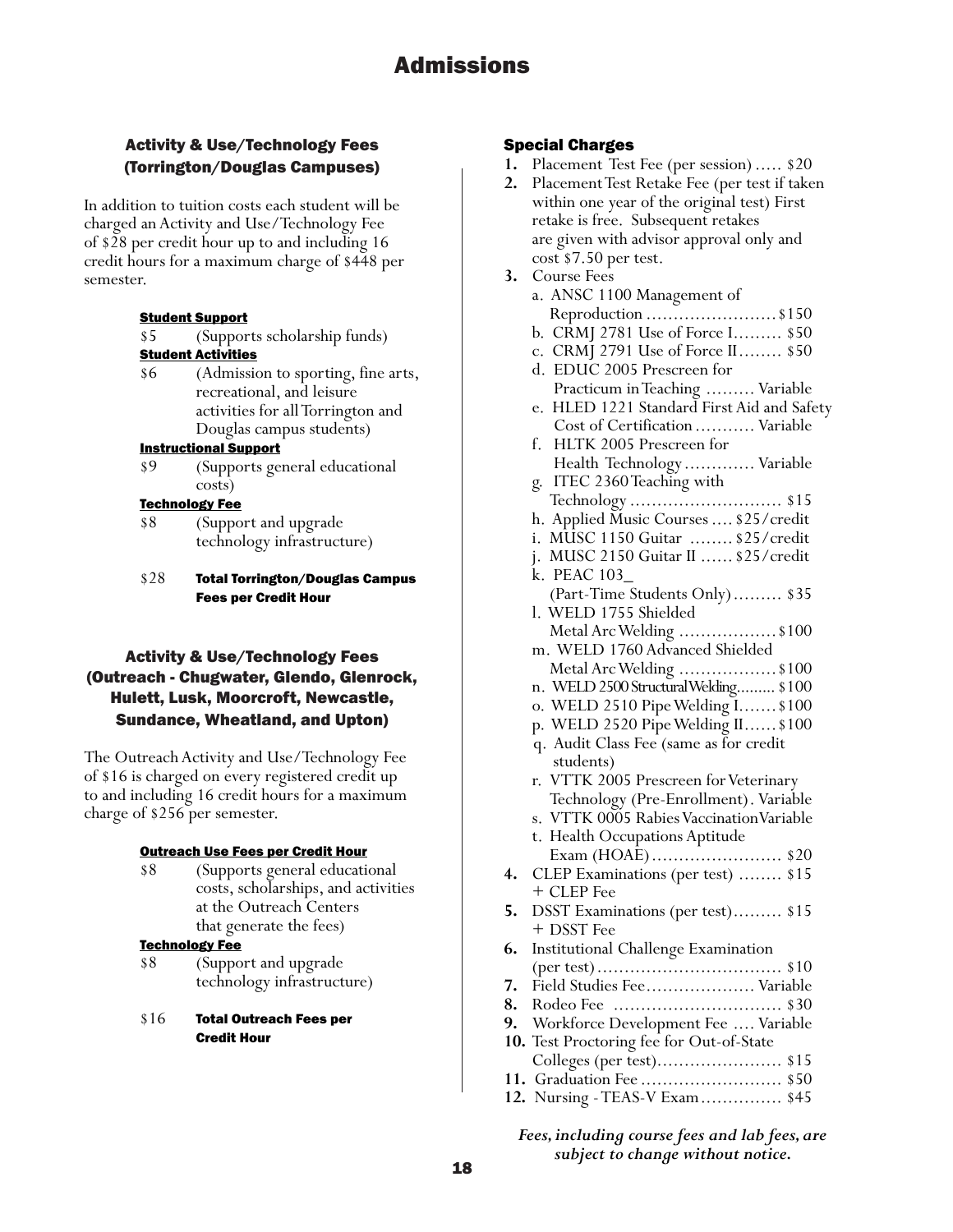### Semester Tuition and Fee Schedule

All tuition and fees must be paid in full at the beginning of each semester and before the student attends classes. All check must be made payable to Eastern Wyoming College. Payment plans may be available from the EWC Business Office for those students that qualify. Failure to pay tuition and fees, or have an approved payment plan in place before the student attends classes may result in a late payment charge. Tuition rates are subject to change without notice upon approval of the Wyoming Community College Commission. The EWC Board of Trustees reserves the right to change fees at any time.

| <b>Credit</b><br><b>Hours</b> | <b>On-Campus</b><br><b>Activity &amp;</b><br><b>Use Fees</b> | <b>Outreach</b><br><b>Activity &amp;</b><br><b>Use Fees</b> | <b>Technology</b><br>Fee | <b>In-State</b><br><b>Tuition</b> | WUE*<br><b>Tuition</b> | <b>Out-of-State</b><br><b>Tuition</b> |
|-------------------------------|--------------------------------------------------------------|-------------------------------------------------------------|--------------------------|-----------------------------------|------------------------|---------------------------------------|
|                               |                                                              |                                                             |                          |                                   |                        |                                       |
| 1                             | \$20                                                         | \$8                                                         | \$8                      | \$89                              | \$133                  | \$267                                 |
| $\overline{2}$                | 40                                                           | 16                                                          | 16                       | 178                               | 266                    | 534                                   |
| 3                             | 60                                                           | 24                                                          | 24                       | 267                               | 399                    | 801                                   |
| $\overline{4}$                | 80                                                           | 32                                                          | 32                       | 356                               | 532                    | 1,068                                 |
| 5                             | 100                                                          | 40                                                          | 40                       | 445                               | 665                    | 1,335                                 |
| 6                             | 120                                                          | 48                                                          | 48                       | 534                               | 798                    | 1,602                                 |
| 7                             | 140                                                          | 56                                                          | 56                       | 623                               | 931                    | 1,869                                 |
| 8                             | 160                                                          | 64                                                          | 64                       | 712                               | 1,064                  | 2,136                                 |
| 9                             | 180                                                          | 72                                                          | 72                       | 801                               | 1,197                  | 2,403                                 |
| 10                            | 200                                                          | 80                                                          | 80                       | 890                               | 1,330                  | 2,670                                 |
| 11                            | 220                                                          | 88                                                          | 88                       | 979                               | 1,463                  | 2,937                                 |
| 12                            | 240                                                          | 96                                                          | 96                       | 1,068                             | 1,596                  | 3,204                                 |
| 13                            | 260                                                          | 104                                                         | 104                      | 1,068                             | 1,596                  | 3,204                                 |
| 14                            | 280                                                          | 112                                                         | 112                      | 1,068                             | 1,596                  | 3,204                                 |
| 15                            | 300                                                          | 120                                                         | 120                      | 1,068                             | 1,596                  | 3,204                                 |
| $16+$                         | 320                                                          | 128                                                         | 128                      | 1,068                             | 1,596                  | 3,204                                 |

## 2016-17 Activity & Use Fees, 2016-2017 Tuition

NOTE: Students pay either on-campus or outreach use fees depending upon their primary home location, but not both.

\*The Western Undergraduate Exchange (WUE) tuition rate is calculated at approximately 1 1/2 times the resident tuition rates. To qualify for the WUE rate, a student must be a resident of Alaska, Arizona, California, Colorado, Hawaii, Idaho, Montana, Nevada, New Mexico, North Dakota, Oregon, South Dakota, Utah, Washington, Pacific Island U.S. territories (American Samoa, Northern Marianas, and Guam), and free-standing states (Marshall Islands, Federated States of Micronesia, and Palau). Nebraska residents also qualify for WUE tuition rates.

### 2016-17 Cost of Attendance (Budget based on 2016-2017 costs)

The table below is an *estimate* of the average annual cost of attendance for a full-time student living on campus. The tuition and fees are based on a 15 credit hour semester. Estimated Cost of Attendance figures for financial aid budgets and awarding may differ from these figures.

|                                               | In-State | <b>WUE</b> | Out-of-State |
|-----------------------------------------------|----------|------------|--------------|
| Tuition and Fees                              | \$2,976  | \$4,032    | \$7,248      |
| Housing and Meals (Standard Room)             | \$6,136  | \$6,136    | \$6,136      |
| Books and Supplies                            | \$1,300  | \$1,300    | \$1,300      |
| Transportation and Personal Expenses (Varies) | \$2,680  | \$3,080    | \$3,080      |
| TOTAL ESTIMATED COST PERYEAR                  | \$13,092 | \$14,548   | \$17,764     |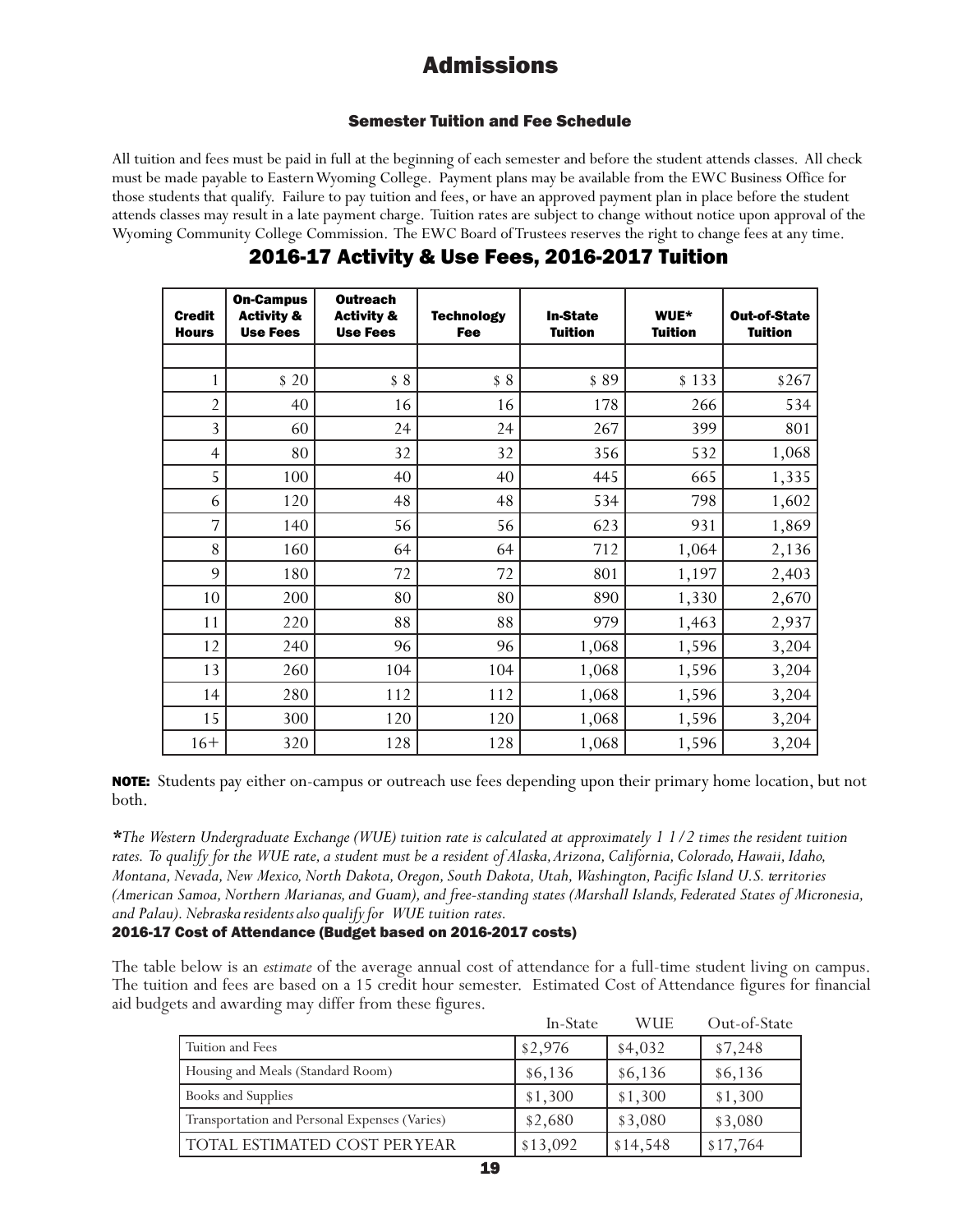#### Residence Hall Fees (2016-2017)

#### Standard Room–Eastern Hall (Option 1)

| <b>Fall Semester</b> | <b>Spring Semester Total</b> |         |
|----------------------|------------------------------|---------|
| \$3,068              | \$3,068                      | \$6,136 |

Private Standard–Room Eastern Hall (Option 2) Fall Semester Spring Semester Total \$3,476 \$3,476 \$6,952

## Suite–Eastern Hall (Option 3) Fall Semester Spring Semester Total

| \$6,514 |
|---------|
|         |

| <b>Private Suite-Eastern Hall (Option 4)</b> |                        |         |  |
|----------------------------------------------|------------------------|---------|--|
| <b>Fall Semester</b>                         | <b>Spring Semester</b> | Total   |  |
| \$3,663                                      | \$3,663                | \$7,326 |  |

#### Semi-Private Suite–Lancer Hall (Option 5) Fall Semester Spring Semester Total \$3,344 \$3,344 \$6,688 *Summer 2015: \$108 per week (Room only)*

#### Private Suite–Lancer Hall (Option 6)

| <b>Fall Semester</b> | <b>Spring Semester Total</b>                    |         |
|----------------------|-------------------------------------------------|---------|
| \$3,776              | \$3,776                                         | \$7,552 |
|                      | <b>Summer 2015:</b> $$146$ per week (Room only) |         |

*Fees include: Room, Board, Local Telephone Service, Basic TV Service, and Internet Service\**

*\*Basic Internet service provided may not fully support some media-rich activities such as online gaming or video streaming.*

#### Meal Plan Options

| <b>17 Meal Plan:</b> | Seventeen meals per week         |
|----------------------|----------------------------------|
| <b>14 Meal Plan:</b> | Any fourteen meals per week plus |
|                      | \$135 Munch Money                |
| <b>10 Meal Plan:</b> | Any ten meals per week plus      |
|                      | \$315 Munch Money                |

The above listed fees are subject to revision each year. In addition, there is a refundable housing security deposit of \$150 required with each housing application. The housing security deposit is refundable if there is no room damage and the student complies with all check-out procedures. Please contact the Director of Residence Life for more information at 307.532.8336.

### Residence Hall Refunds

If an on-campus resident withdraws from college or moves out of college housing before the start of the semester or within the first 8 calendar days of the start of the semester, he/ she shall forfeit 25% of the semester room and board charges assessed and 100% of the housing security deposit. Students moving out of college housing after 8 calendar days from the beginning of the semester shall forfeit 100% of the room and board charge assessment and 100% of the housing security deposit paid (i.e., NO REFUNDS after 8 days). If, before midterm, there are circumstances clearly beyond the student's control, an appeal regarding a refund may be made by submitting a written statement to the Director of Residence Life explaining why an exception should be made. No refunds will be made to students who do not officially withdraw or whose misconduct results in suspension/ dismissal from on-campus housing and/or suspension/dismissal from the College.

#### Tuition/Fee Refunds

Tuition and Activity & Use/Technology Fees are refunded on a course-by-course basis, and are determined by the length of the course and the first meeting day of the course.

\*Tuition: For courses which meet the full semester, tuition is refunded in full for 14 calendar days beginning with the first day of the class. Thereafter, there is no refund of tuition. For courses which are offered for less than a full semester, the tuition refund will be prorated.

\*Activity & Use/Technology Fees: For courses which meet the full semester, activity and use/ technology fees are refunded in full for 8 calendar days beginning with the first day of the class. For courses which are offered for less than a full semester, the activity & use/technology fees refund will be prorated.

**\****For students with federal financial aid please refer to Withdrawals and Return of Title IV Aid in the Financial Aid section.*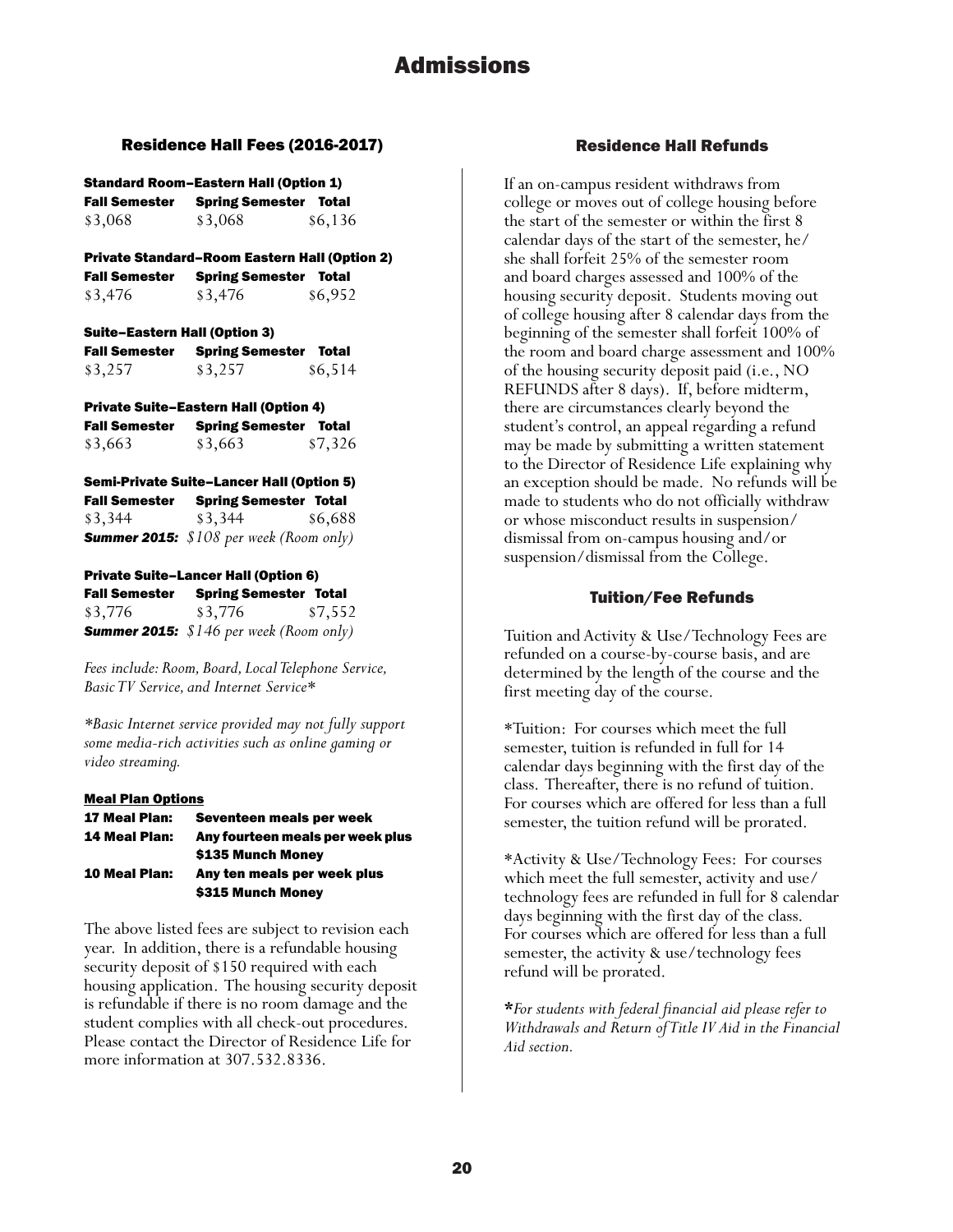## Residency

Requirements for in-state residency for tuition determination for Wyoming Community Colleges are established by the Wyoming Community College Commission. The following regulations govern the classification of students as a resident or non-resident for the purpose of tuition assessment at the seven Wyoming Community Colleges.

#### a. RESIDENCE CLASSIFICATION POLICY

- 1. Individuals may be reclassified for the following term when facts indicate that a change in residency has occurred since the time of original residence classification or since their most recent appeal. Reclassification as an in-state student will not be applied retroactively to previous terms.
- 2. A student assigned a non-resident classification may submit a request for reclassification to the Registrar or his/her designee. **The student must submit the request and accompanying documentation on or before the first day of classes.** A decision will be rendered within 20 days of the first day of classes.
- 3. A student classified as a resident by one Wyoming Community College or the University of Wyoming will be considered a resident at all Wyoming Community Colleges.
- **4. Residing in Wyoming primarily as a student will not support a claim for resident status.**

### b. CLASSIFICATION PROCEDURES

- 1. Residence classification shall be initiated for each student at the time the application for admission is accepted. **Students may request a review whenever they have not been in attendance for at least one semester.**
- 2. The following students are considered nonresidents:

• Individuals who are not U.S. citizens or permanent residents except as provided by C.2 or C.3 as follows.

• Individuals holding a valid Nonimmigrant status in the following categories: F-1 and F-2; H-3 and H-4; J-1; K-1; and J-2; M-1 and M-2; Q-1; and R-2 visas except as provided by C.2 or C.3 as follows.

#### c. RESIDENCY

The following students are considered Wyoming residents (accompanying documents may be required):

- 1. A financial dependent or under the age of 24 with a parent, guardian, or spouse who lives in the State of Wyoming. (Provide most recent tax return for verification of dependent status. Additional documents may be required to show length of residency in Wyoming.)
- 2. A graduate of a Wyoming high school.
- 3. A student who earned a high school equivalency in Wyoming and also qualifies for a Hathaway Scholarship.
- 4. An active member of the Wyoming National Guard or U.S. Armed Forces member stationed in Wyoming, or the dependent of one.
- 5. A Wyoming resident who was temporarily absent from the State due to military service, attendance at an educational institution, or other type of documented temporary absence.
- 6. A student who has been awarded resident tuition status at another Wyoming Community College or the University of Wyoming.
- 7. The spouse or financial dependent of an individual who is determined to be a Wyoming resident pursuant to these Guidelines.
- 8. A legal dependent under age 24 of a Wyoming community college graduate.
- 9. Has a permanent home in Wyoming. To determine if a permanent Wyoming home has been established, a variety of factors are considered and no one factor determines residence status (see Wyoming Community Colleges Application for Residency Reclassification form for examples).
- 10. A veteran or eligible individual, as described in 38. U.S.C. 3679 (c) (2), who is enrolling within three (3) years of discharge and is providing a) a certificate or other evidence of the veteran's qualifying service of 90 days or more in the uniformed services of the United States; and b) other documented evidence as outlined on the Wyoming Community Colleges Application for Residency Reclassification.